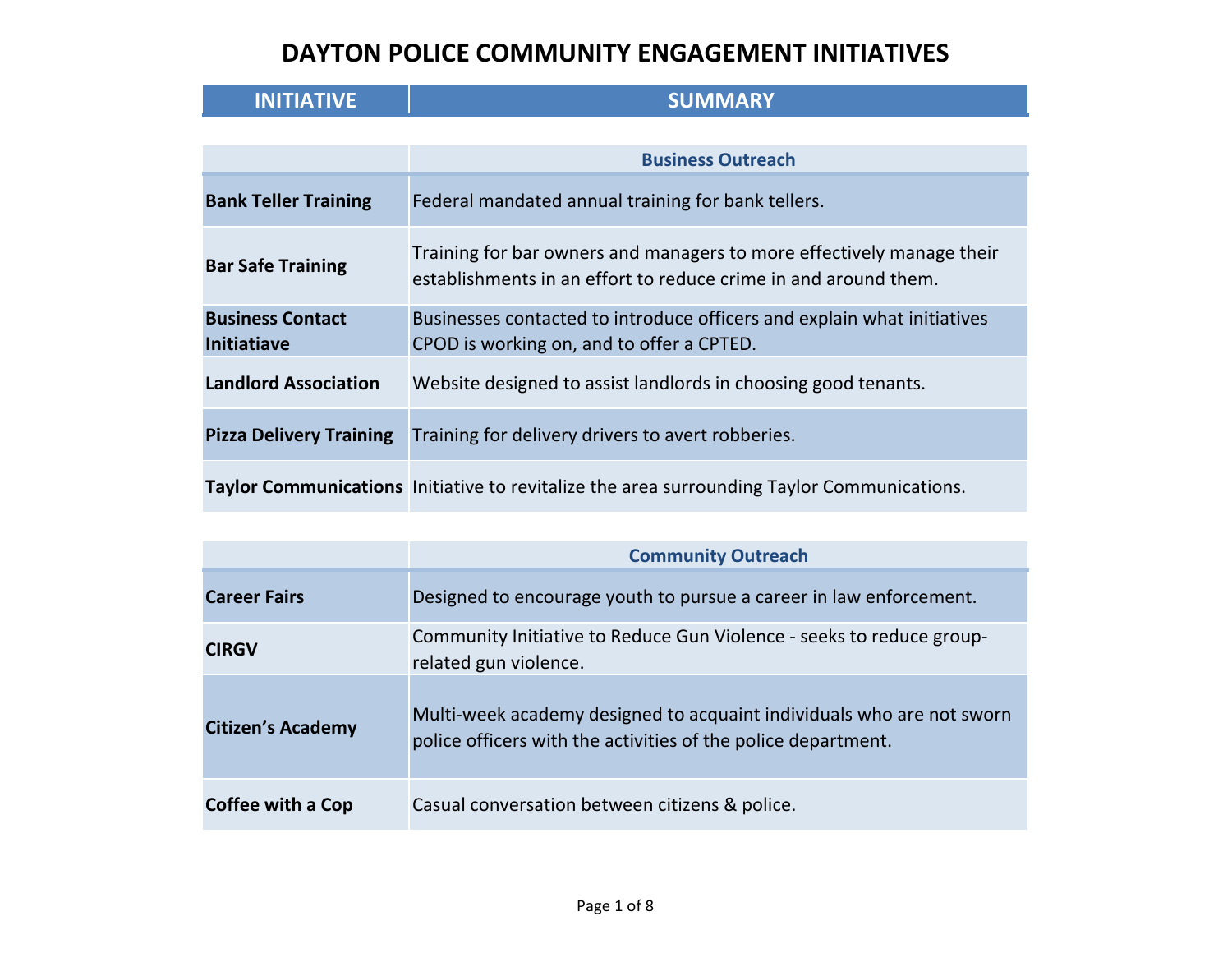| <b>INITIATIVE</b>                               | <b>SUMMARY</b>                                                                                                                                                                   |
|-------------------------------------------------|----------------------------------------------------------------------------------------------------------------------------------------------------------------------------------|
| <b>Conversation for</b><br><b>Change</b>        | Program for addicts to discuss addiction and look at treatment options. It<br>also provides training for the public to learn about how to intervene if<br>someone is overdosing. |
| <b>DIY Meeting</b>                              | Meeting between neighborhood association presidents.                                                                                                                             |
| <b>Downtown</b><br><b>Engagement Project</b>    | Initiative where police officers identify men and women in downtown<br>Dayton who may be mentally ill or homeless, & inform them where and<br>how to get help.                   |
| <b>Flyer Distribution to</b><br><b>Citizens</b> | Disseminated as needed to keep the community informed of crime<br>trends, and or events.                                                                                         |
| <b>Gateway Initiative</b><br>(WPOD)             | Program to promote better communication between community and the<br>men's shelter.                                                                                              |
| Impact                                          | Regional discussion between citizens, faith-based leaders & police.                                                                                                              |
| <b>National Night Out</b>                       | Neighborhoods in partnership with the Police & Fire Departments join<br>together in an annual event to increase crime and drug-prevention<br>awareness.                          |
| <b>PACT</b>                                     | Program designed foster the relationships of faith-based leaders and<br>police.                                                                                                  |
| <b>Parity</b>                                   | Collaboration with the police through various events to improve and<br>strengthen the educational, economic and social opportunities of African<br>Americans.                    |
| <b>Police Recruiting</b>                        | Active recruitment at schools and various events around the Miami Valley.                                                                                                        |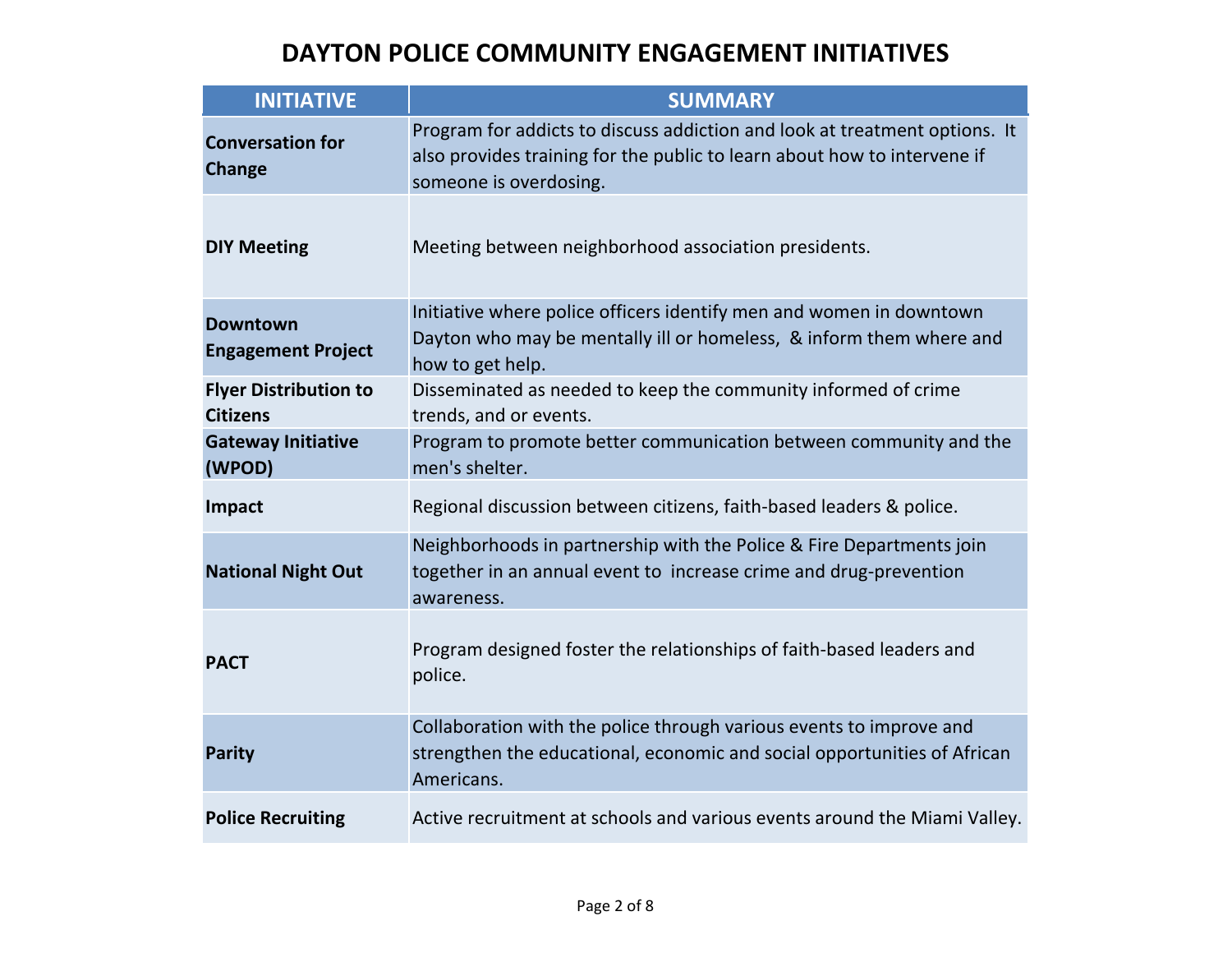| <b>INITIATIVE</b>              | <b>SUMMARY</b>                                                         |
|--------------------------------|------------------------------------------------------------------------|
| <b>Prescription</b>            | Prescription drug drop off boxes provided at each of the Dayton Police |
| <b>Medication Drop Box</b>     | districts.                                                             |
| <b>Rebuilding Together</b>     | Nonprofit organization focused on revitalizing communities.            |
| <b>Dayton Events</b>           |                                                                        |
| <b>Safe House Project</b>      | Safe house designed to help female victims rehabilitate safely and to  |
|                                | assist in them in getting a job, and or drug addiction treatment.      |
| <b>United Against Violence</b> | A collaboration of people and organizations committed to changing the  |
|                                | culture of violence in the community.                                  |

|                                                | <b>Crime Prevention</b>                                                                                                     |
|------------------------------------------------|-----------------------------------------------------------------------------------------------------------------------------|
| <b>Bait Device</b>                             | Initiative to reduce motor vehicle theft and theft from motor vehicles.                                                     |
| <b>CPTED</b>                                   | Security assessments provided by the Police Department for business and<br>residential properties.                          |
| <b>Crime Prevention</b><br><b>Presentation</b> | Training on crime prevention tips.                                                                                          |
| <b>Curfew Sweeps</b>                           | Curfew sweeps are organized deployments of teams of officers to enforce<br>curfew laws.                                     |
| <b>Illegal Dumping</b><br><b>Collaboration</b> | Montgomery County Environmental Crimes Task Force which investigates<br>environmental crimes/tire dumping.                  |
| <b>Initiative Tracking</b>                     | Management information system which facilitates police access to<br>neighborhood complaints, crime patterns, meetings, etc. |
| <b>Neighborhood Watch</b>                      | A program of systematic local vigilance by residents of a neighborhood, to<br>discourage crime.                             |
| <b>Next Door</b>                               | A private website designed just for neighbors to keep in touch and share<br>information.                                    |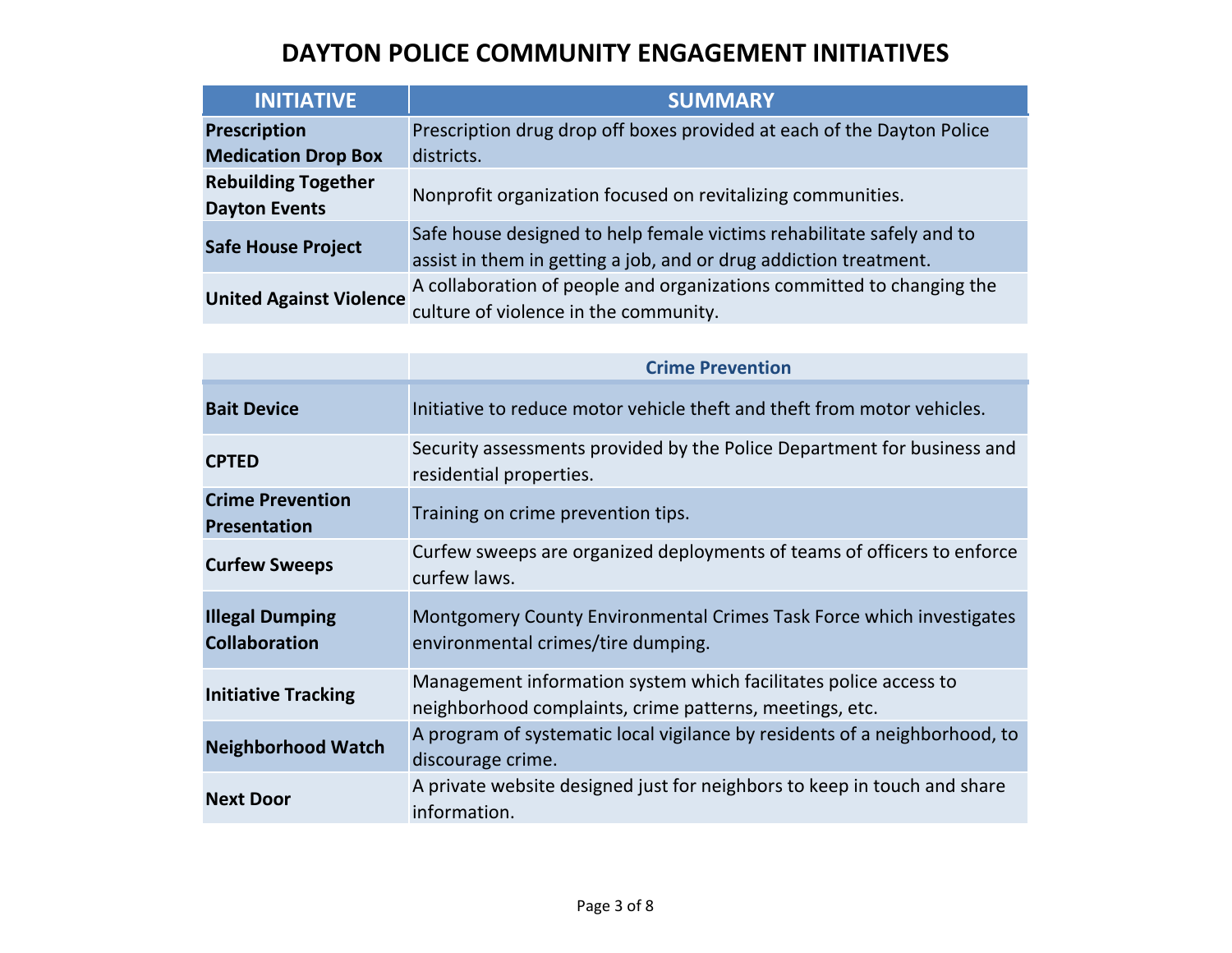| <b>INITIATIVE</b>                         | <b>SUMMARY</b>                                                                                                                                                             |
|-------------------------------------------|----------------------------------------------------------------------------------------------------------------------------------------------------------------------------|
| <b>Operation</b><br><b>Identification</b> | DPD program where property is marked with ultraviolet pen. Stolen<br>property can be returned more readily. Stickers on doors help deter<br>would-be thieves.              |
| <b>Repeat Call Locations</b>              | Repeat call locations are monitored in an effort to reduce them.                                                                                                           |
| <b>Report It</b>                          | Program which lets you securely store serial numbers, item descriptions,<br>pictures, etc., so these items may be more easily identified in the event of<br>theft or loss. |
| <b>Right of Entry</b>                     | DPD program whereby property owners/managers give the DPD<br>permission to investigate the activity of anyone on the property.                                             |
| <b>Weekly Newsletter</b>                  | Weekly newsletter consisting of crime statistics and tips for citizens.                                                                                                    |

|                                                               | <b>Educational Services</b>                                                                        |
|---------------------------------------------------------------|----------------------------------------------------------------------------------------------------|
| <b>CSU Self-Regulation</b><br><b>Training</b>                 | Program to facilitate open communication between police and Central<br>State students.             |
| <b>Drug and Alcohol</b><br><b>Awareness</b>                   | Training provided to school students about the harms of alcohol & drug<br>abuse.                   |
| <b>Drug and Theft</b><br><b>Awareness for Seniors</b>         | Presentations given to nursing homes regarding drug safety, theft and<br>other pertinent concerns. |
| <b>Drug Identification and</b><br><b>Safety with DP&amp;L</b> | Working in conjunction with DP&L to provide drug information training.                             |
| <b>Fraud and Scam</b><br><b>Presentation</b>                  | Training to educate seniors on fraud and scams.                                                    |
| <b>Internet Safety</b><br><b>Presentation</b>                 | Internet safety training for students.                                                             |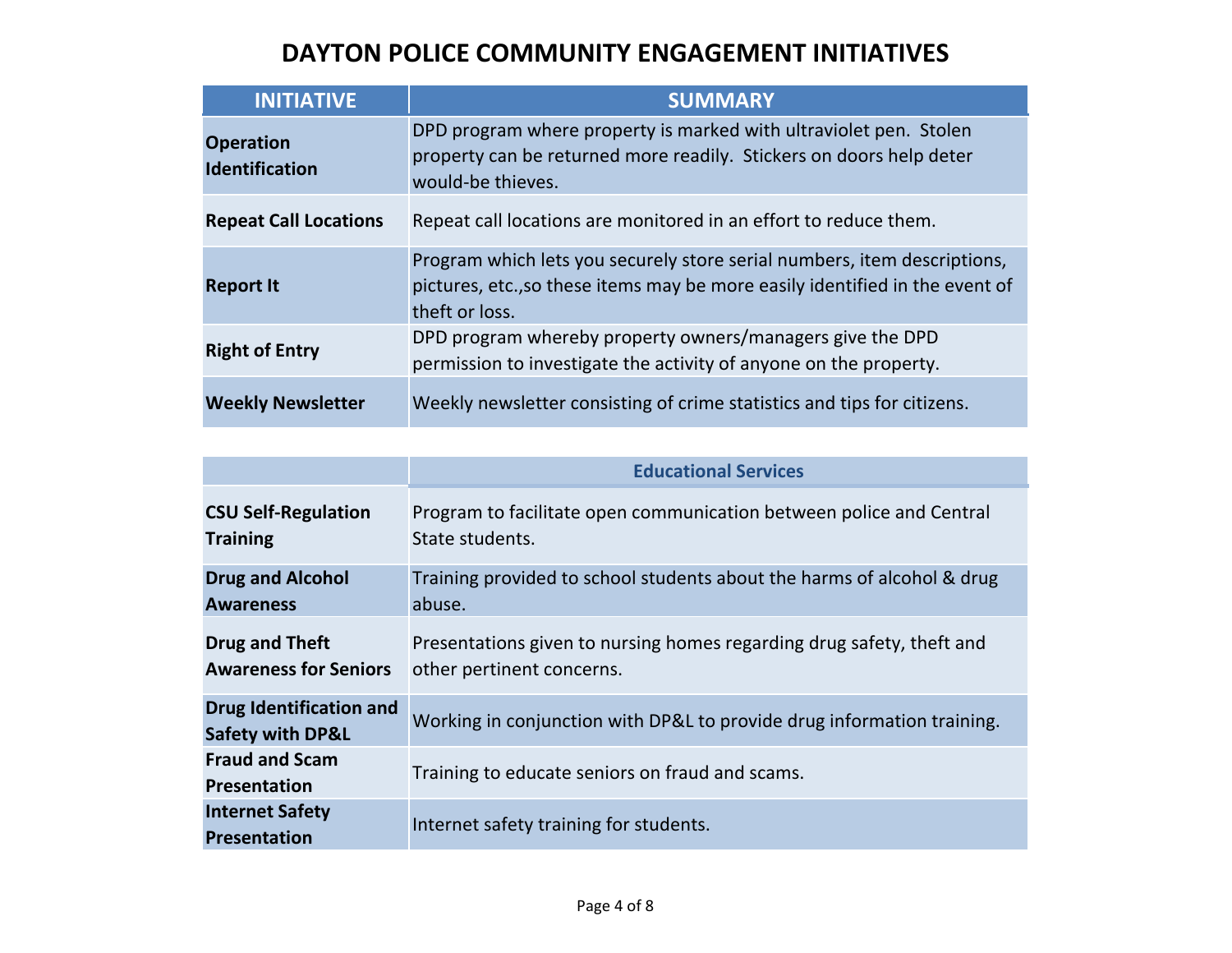| <b>INITIATIVE</b>           | <b>SUMMARY</b>                                                              |
|-----------------------------|-----------------------------------------------------------------------------|
| <b>Police Interaction</b>   | Training utilized for groups (such as refugees) not familiar with police    |
| <b>Training</b>             | procedures.                                                                 |
| <b>Role Play with</b>       | Officers provide role-play scenarios to citizens such as shoot/don't shoot. |
| <b>Community</b>            |                                                                             |
| <b>Run/Hide/Fight</b>       | Active shooter training.                                                    |
| <b>Training</b>             |                                                                             |
| <b>Sexting Presentation</b> | Training for juveniles regarding the hazards and long-term effects of       |
|                             | sexting.                                                                    |
| <b>Women's Self Defense</b> | Basic women's self defense.                                                 |

|                                              | <b>Events</b>                       |
|----------------------------------------------|-------------------------------------|
| <b>International Day of</b><br><b>Prayer</b> | Day set aside for community prayer. |
| <b>Peace Bridge</b>                          | Annual walk to promote peace.       |

|                                               | <b>Immigrant Outreach</b>                                                                                                                                  |
|-----------------------------------------------|------------------------------------------------------------------------------------------------------------------------------------------------------------|
| <b>Refugee Training</b>                       | Training provided to refugees regarding police interaction and other<br>concerns, to assist them in having a successful integration into our<br>community. |
| <b>Refugee Training (St</b><br>John's Church) | Quarterly training for refugees.                                                                                                                           |

|                                             | <b>Juvenile Programs</b>                       |
|---------------------------------------------|------------------------------------------------|
| <b>Anti-Bullying</b><br><b>Presentation</b> | Training for students given to deter bullying. |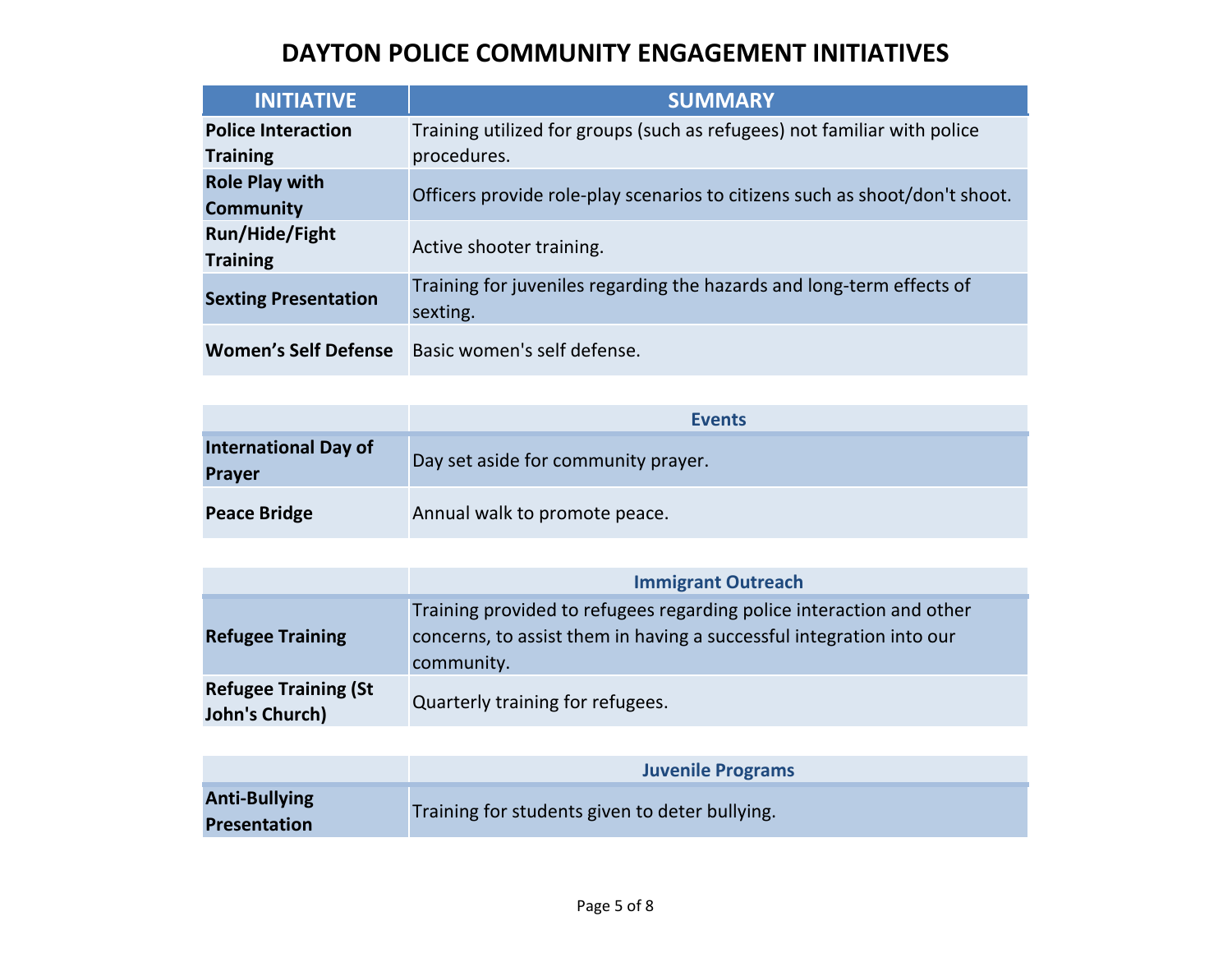| <b>INITIATIVE</b>                               | <b>SUMMARY</b>                                                                                                                                                                     |
|-------------------------------------------------|------------------------------------------------------------------------------------------------------------------------------------------------------------------------------------|
| <b>Basketball (Police vs.</b><br>Students)      | Outreach program pitting police officers vs. students in friendly game of<br>basketball.                                                                                           |
| <b>Bike Safety Rodeo</b>                        | Designed to teach youth proper bicycle safety.                                                                                                                                     |
| <b>McGruff</b>                                  | McGruff dog costume utilized by police to reach out to children in an<br>effort to increase crime awareness and personal safety.                                                   |
| <b>National Walk to</b><br><b>School Event</b>  | A global event that involves communities from more than 40 countries<br>walking and biking to school on the same day. It is scheduled for October<br>5, 2016.                      |
| <b>Parity (Lunch Bunch)</b>                     | Foster relationships between DPD and students during their lunch break.                                                                                                            |
| <b>Police and Youth</b><br><b>Together</b>      | A day camp which connects young people age 10 to 12 with local police<br>officers in a fun and educational environment.                                                            |
| <b>Police and Youth</b><br><b>Together Camp</b> | A free, interactive week-long summer camp for youth ages 10 to 12 to<br>learn about police work and civic responsibility through interactive<br>activities with the Dayton Police. |
| <b>Reading with Youth</b>                       | Police read to youth in schools.                                                                                                                                                   |
| <b>Reds Rookie Success</b><br>Camp              | An introductory baseball program for boys and girls who normally<br>wouldn't be able to afford this type of program.                                                               |
| <b>Safe Routes to School</b>                    | Program designed to encourage more students to walk or bike to school.                                                                                                             |
|                                                 | School Lock Down Drills Emergency response training for schools.                                                                                                                   |
| <b>Shoes for the Shoeless</b>                   | Shoes & socks given out to needy children.                                                                                                                                         |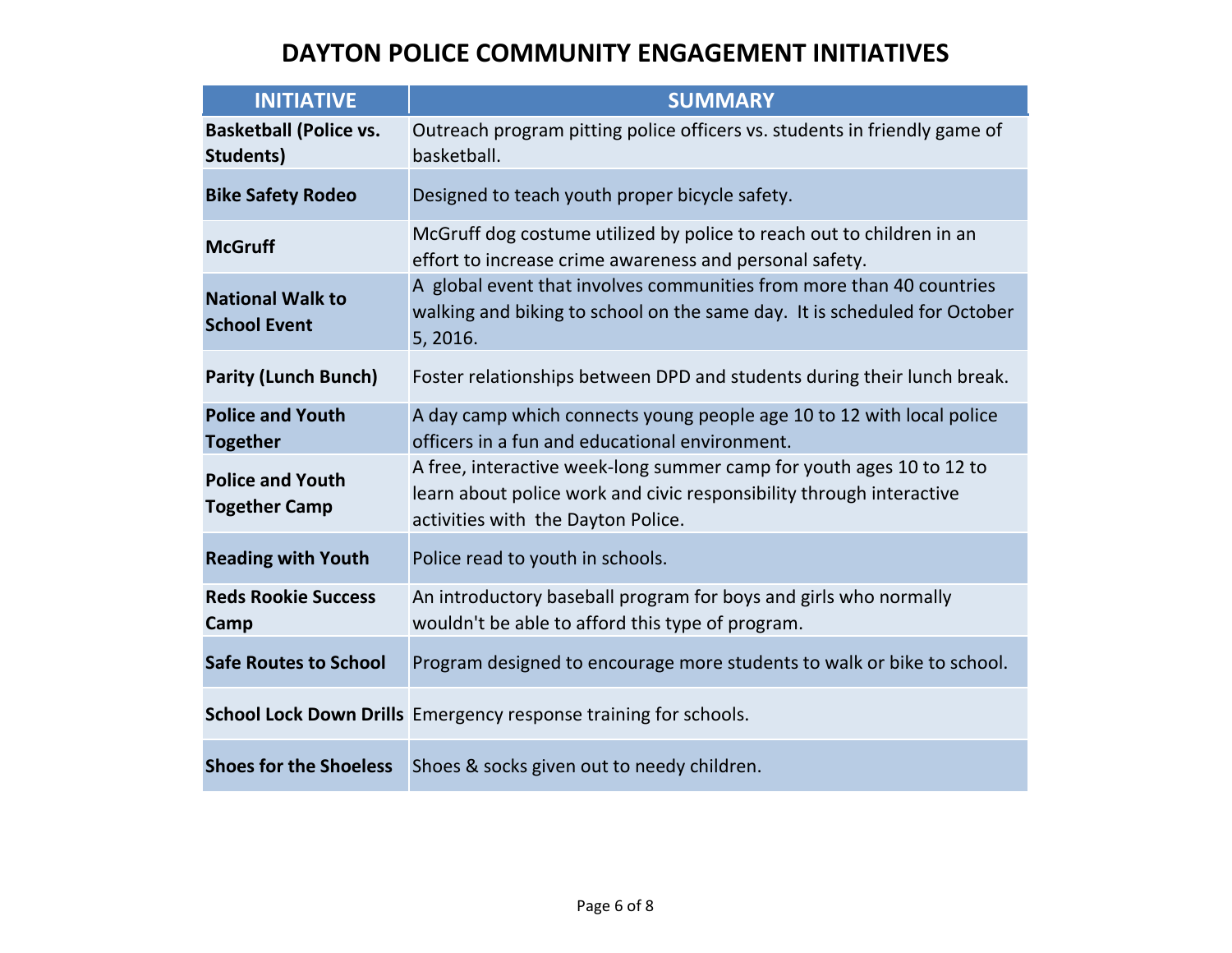| <b>INITIATIVE</b>                       | <b>SUMMARY</b>                                                                                                                                                         |
|-----------------------------------------|------------------------------------------------------------------------------------------------------------------------------------------------------------------------|
| <b>Snack Back Our Streets</b>           | Initiative to build positive relationships with youth. Snacks are donated,<br>and police officers distribute them to youth in the neighborhoods in<br>which they work. |
| <b>Trunk or Treat</b>                   | Police assist in handing out candy to kids in parking lots where kids go<br>from car to car and get candy. Often held in places where trick-or-treating<br>isn't safe. |
| <b>Urban League</b><br><b>Mentoring</b> | Collaboration between the Police Department for 7th & 8th grade<br>students which employs the Peace Builders violence-prevention program.                              |

|                                                              | <b>Neigborhood Focus</b>                                                                                                                           |
|--------------------------------------------------------------|----------------------------------------------------------------------------------------------------------------------------------------------------|
| <b>BYRNE Grant (EPOD)</b>                                    | Grant money provided to reduce crime and improve community safety in<br>an effort to advance East End Neighborhood revitalization goals.           |
| <b>Graffiti Clean-Ups</b>                                    | Neighborhood revitalization where graffiti is covered.                                                                                             |
| <b>Juvenile Court Clean-</b><br><b>Ups</b>                   | Neighborhood clean-ups done with the assistance of juveniles from the<br>Montgomery County Juvenile Court.                                         |
| <b>Mural Painting</b>                                        | Murals throughout the city painted on buildings as part of neighborhood<br>revitalization program.                                                 |
| <b>Neighborhood Clean-</b><br><b>Ups</b>                     | Neighborhood revitalization where dumped materials are removed,<br>vacant properties are mowed, and shrubbery is trimmed.                          |
| Neighborhood<br><b>Problem Solving</b><br><b>Initiatives</b> | Initiative to reduce gun crime in neighborhoods with the highest gun<br>crime rates.                                                               |
| <b>Project Safe</b><br>Neighborhood<br>(Westwood)            | Grant money allocated for the police department and juvenile probation<br>for high-risk juveniles to reduce property/violent crime and recidivism. |